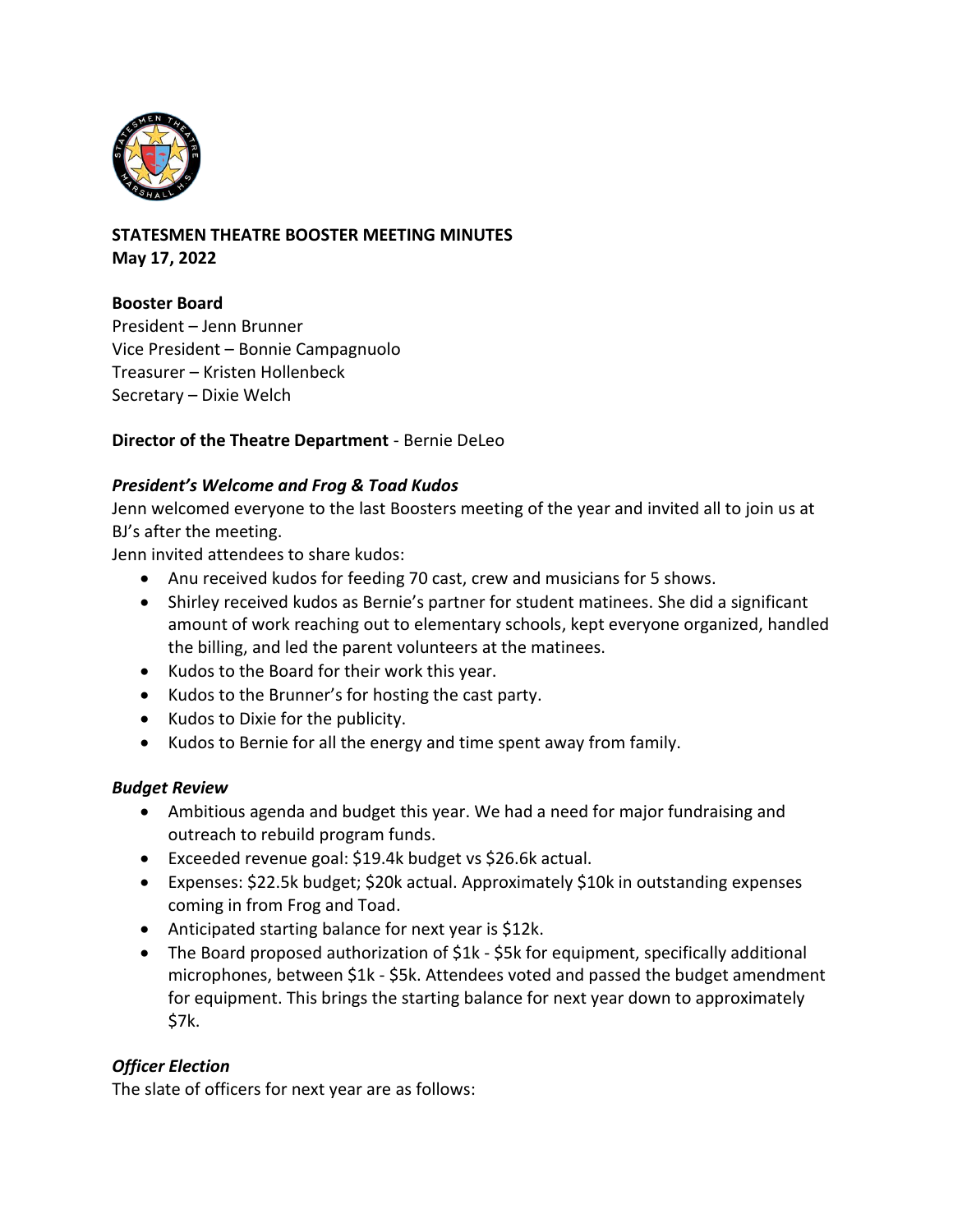President: Tania Hanna VP: Bonnie Campagnuolo Secretary: Dixie Welch Treasurer: Anu Anand

Next year's officers were elected by vote.

### *International Thespian Honor Society Board Report*

- Abby Brunner gave her last report.
- There are 25 graduates receiving cords this year. Induction will be on Monday.
- ITHS currently has just over 100 members.
- The welcome potlock this year was a great tradition to start the year. She encourages the Board to continue that tradition next year.
- She encourages members to continue ushering next year. It's a good way to get points.
- Elections for ITHS will not happen until next year. Current Juniors will move up to board seats.

#### **Director's Report from Mr. DeLeo**

- Frog and Toad was great.
- Currently working on an amazing opportunity for Tech Theatre right now, building scenery at Marshall for First Stage. It's like going to professional scene shop school. The kids love it.
- Tiffany Powell, the Chorus Teacher from Oakton, will be Marshall's new Choir Director. She is fabulous.
- Jimmie's awards in NY are like the Tony's for high school theatre. There were no regional awards feeding into the Jimmie's. The National Theatre stepped in and this is the inaugural year for the Brandon Victor Davis Awards.
- Marshall was nominated for Best Musical.
- Performing Get a Load of Toad on the National stage. The number has been restaged so the entire cast is in it.
- Logistics:
	- $\circ$  There is a bus Sunday morning. The kids have rehearsal from 11:30am 5:00pm.
	- o Dinner: Order food and eat outside from 5:00 6:30pm if not raining.
	- o Shirley to research food options; Tania might be able to open up her office and let kids eat in a conference room.
	- o We need parents to drive kids home/back to school.
- Bernie is narrowing down the musical for next year. It will be an edgier show. He's not sure when he will announce.

#### *Wrap Up for Frog and Toad*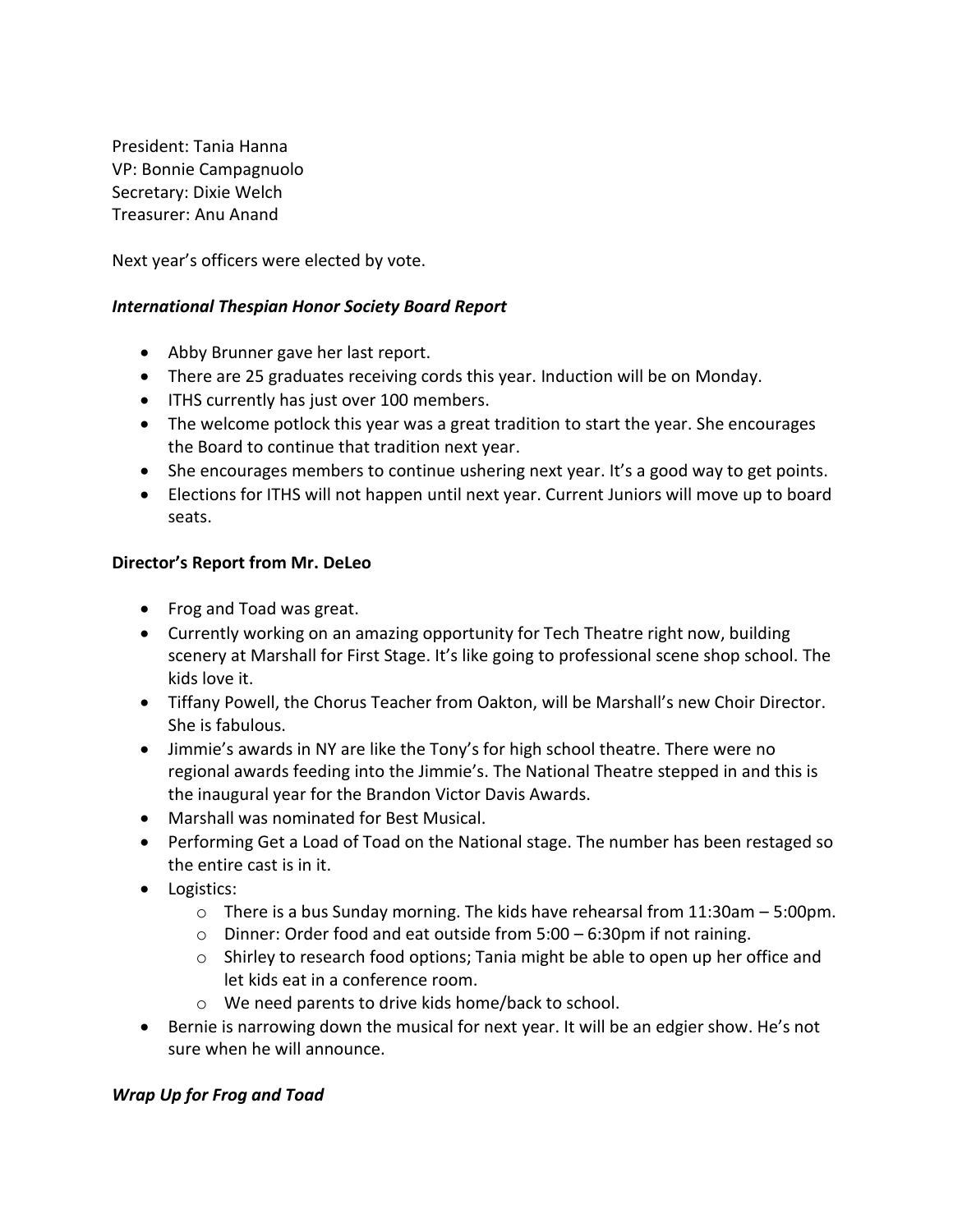We discussed what went well and what was a challenge.

Publicity:

- PTA outreach: Only two responses. Dixie recommends not doing this for the next children's musical.
- Poster Day: Very limited involvement from the kids given how busy the spring is and we think we reach a limited audience with bulletin boards.
- Yard Signs: Keep doing.
- We need more social media outreach, particularly on Instagram. There is only one person on ITHS responsible for social media. We need additional support from ITHS on this.

Tickets:

- Sold 2505 tickets earning \$20k in revenue.
- First weekend:  $150/160$ ;  $2<sup>nd</sup>$  weekend 250/260
- Got several donations after the thank you email went out.
- We should put a QR code on the program as well as the donor poster.
- People ask where the ticket money goes. State 100% of the donations go to the program.
- Set up a donation box with the donor poster.

# Concessions:

- Cookies and milk/water were great.
- Tina Crawford thanks for the cookie oil. It worked well.
- We made about approximately \$600 profit on concessions.

Theatregrams:

- Hit or miss in terms of what will sell.
- Both flowers and candy did well.
- Boosters make sure everyone receives a Theatregram.
- Heather Paz wrote them out.
- Clothespin idea to hang Theatregrams was brilliant.

Program idea:

- Put an ad in the program describing what Theatregrams are.
- Some schools sell Theatregrams online. We can look into this next year.
- Bernie likes the QR code program. Distribution method is a lot to ask for box office volunteers. Every cast and crew should get a printed program.
- Considerations for next year: Do we sell programs? Do companies get an ad in the program and put a coupon in.

Merchandise: